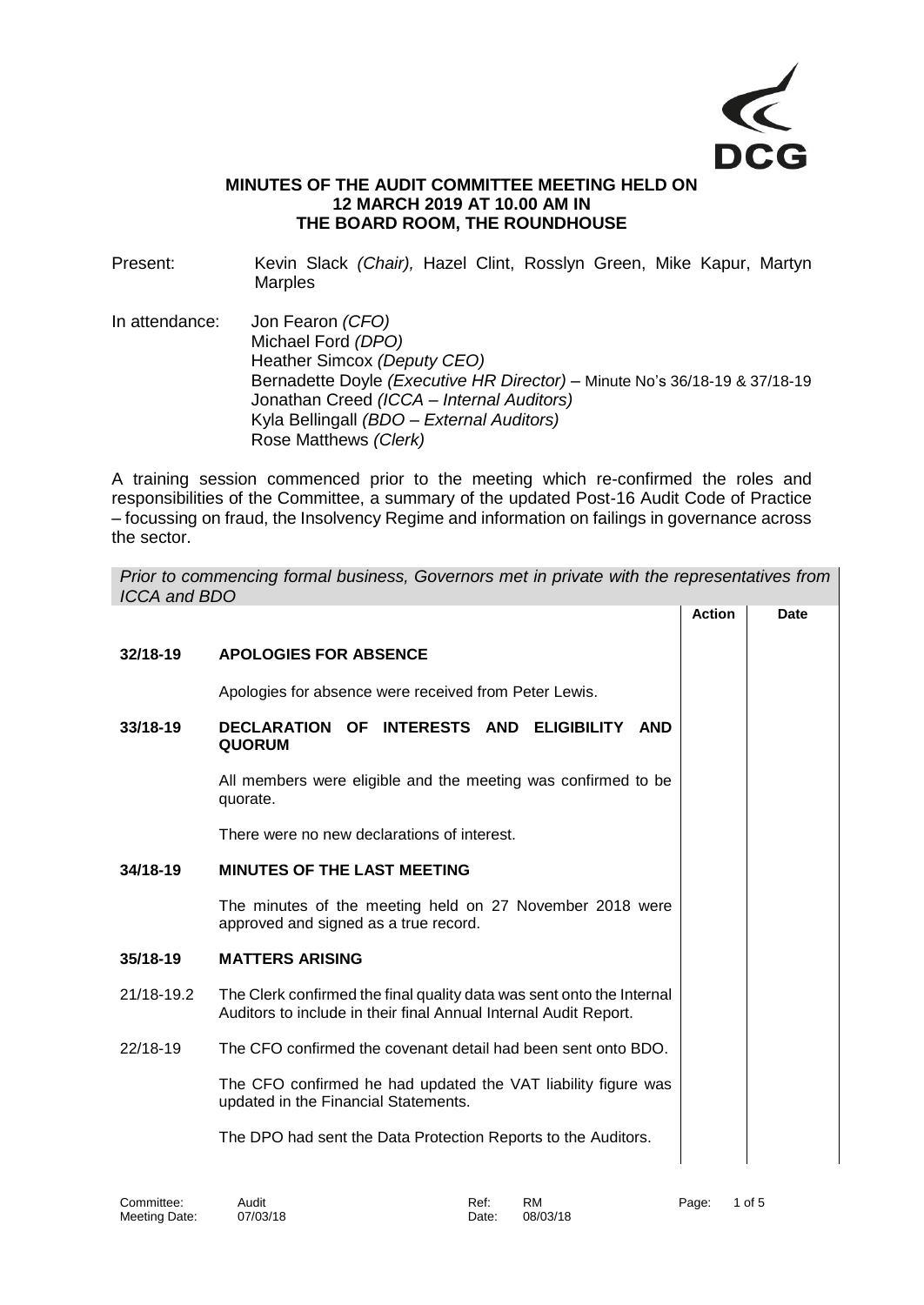Sam Lifford revised the report and sent onto the Clerk.

The CFO updated the note relating to tax liability in the MBS accounts.

Rosslyn Green and Martyn Marples both reviewed the financial statements and provided feedback.

The financial statements were circulated to all Audit Committee members following sign-off by the external auditors.

- 24/18-19 The Risk Management Report was updated following discussion relating to the ceiling and the area had been cordoned off.
- 26/18-19 The Annual Report to the Audit Committee was updated and presented to the Corporation at its meeting on 17 December 2018.
- 27/18-19 The Risk Management Policy was presented to Corporation and approved at its meeting on 17 December 2018.

The CFO said HMRC had telephoned the College to inform they were reduce the liability by £535K, which related to the utilisation on buildings and a mix of interest. However, the College were still awaiting written confirmation.

## **36/18-19 GENDER PAY REPORTING**

The Executive HR Director joined the meeting to present the Gender Pay Report for 2018 and seek approval for the supporting statement, which will need to be published by the Group.

Highlighting changes within the report, the mean hourly rate of pay figure had reduced from the previous year, but not by a significant difference.

Comparison by quartile showed changes in the upper and lower middle quartiles reducing.

The Committee noted DCG's results were better than the national and sector results when compared, however there still remained a gender pay gap affecting women in the organisation and that gap had increased albeit not significantly. This was in the main explained by women predominating in lower paid roles.

The Committee were informed the Group had a range of policies in place to support women at work, particularly those with caring responsibilities at home and its recruitment processes were designed to be as fair as possible.

Mike Kapur said it would be useful in the future if a statement could be provided at the top of the report indicating whether the Group were narrowing the gap or not.

**APPROVED: The Committee approved the Gender Pay Gap Statement which had a requirement to be published before the 31 March 2019.**

**37/18-19 REVIEW OF INTERNAL AND EXTERNAL AUDIT RECOMMENDATIONS**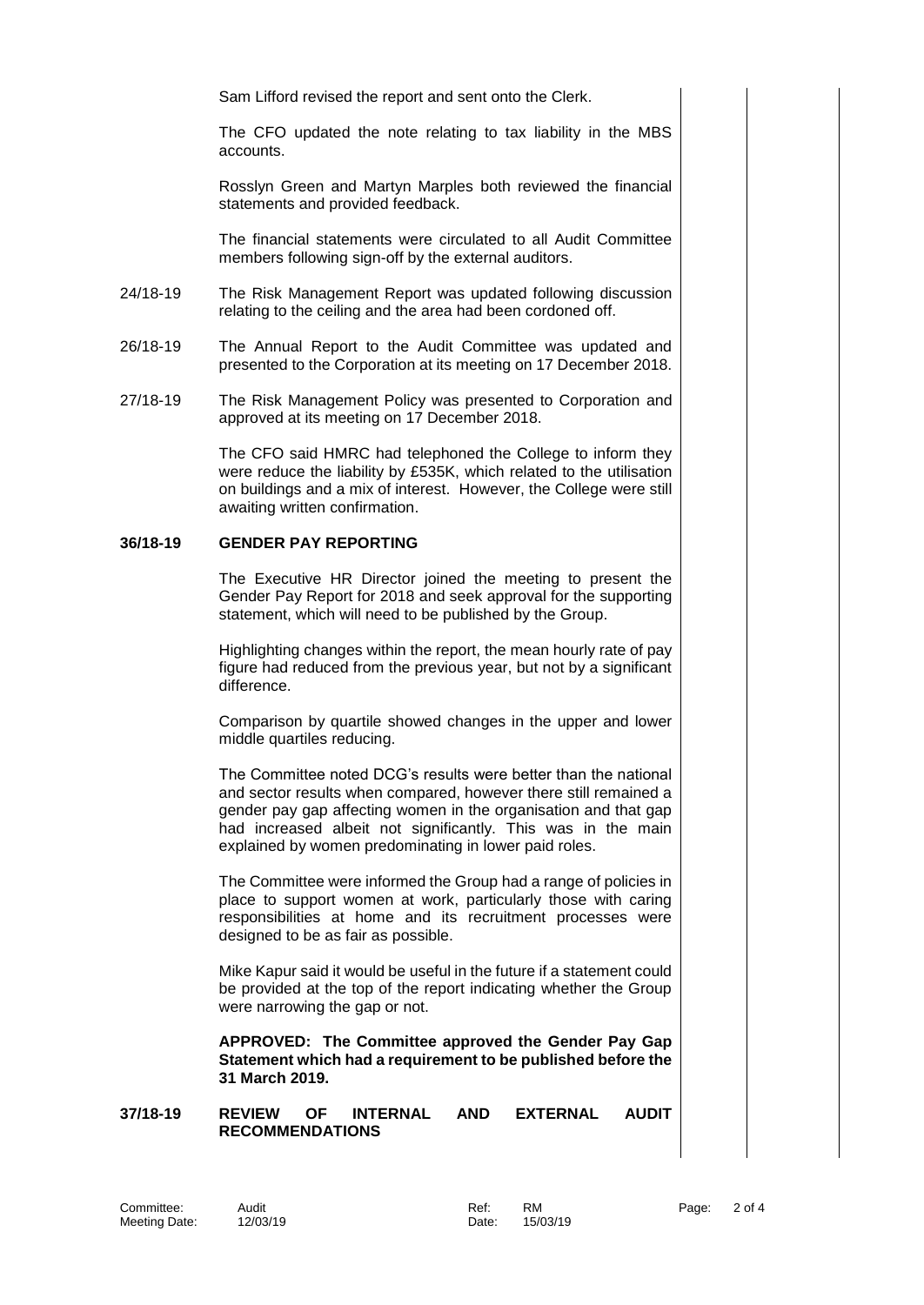A review of the internal and external audit recommendations during 2017-18 were shared with the Committee. Members were informed that 11 of the recommendations had been completed, with three yet to be completed and five ongoing. It was proposed the deadline for those ongoing audit recommendations relating to the Mock Funding Audit be extended to allow additional work to be completed and the reasons explained to the Committee. **38/18-19 RISK MANAGEMENT AND RISK REGISTER REVIEW** The Risk Management Report was shared with Committee Members and 'high' priority risks identified as detailed in the report. The Committee were updated on two ongoing litigation cases. There were no significant health and safety cases or safeguarding referrals to escalate to the Committee. **39/18-19 INTERNAL ASSURANCE 2018-19** Michael Ford provided an overview of the internal assurance to date for 2018-19 with two reports presented to the Committee. Verbal responses were provided on the 16-19 Curriculum Efficiency – Response to September 2018 recruitment with outcomes still being reviewed by Management. The ESFA Mock Funding Audit had been discussed earlier in the meeting under with deadlines extended to ensure the actions required were fully embedded. **39/18-19.1 STUDENT PROGRESSION AND INTERVENTION REPORT** Jonathan Creed, Head of Internal Audit at the College's internal auditors, ICCA, presented the Student Progression and Intervention Report. The scope was to provide the College with independent assurance that the Group has adequate and effective systems, processes and controls in respect of student retention, progression and intervention mechanisms. The overall assurance opinion was substantial with two recommendation relating to retention and intervention strategies deployed and monitoring and reporting. Both had received positive management responses. **It was agreed to share the terms of reference for the visit with the Committee. MF 31/03/19 39/18-19.2 SUB-CONTRACTING** As a requirement of the ESFA, Internal Auditors ICCA were requested by the College to undertake an audit of the Group's controls established to manage its sub-contracted activity. ICCA do not offer an assurance opinion and the report contained the action plan.

Meeting Date: 12/03/19 Date: 15/03/19